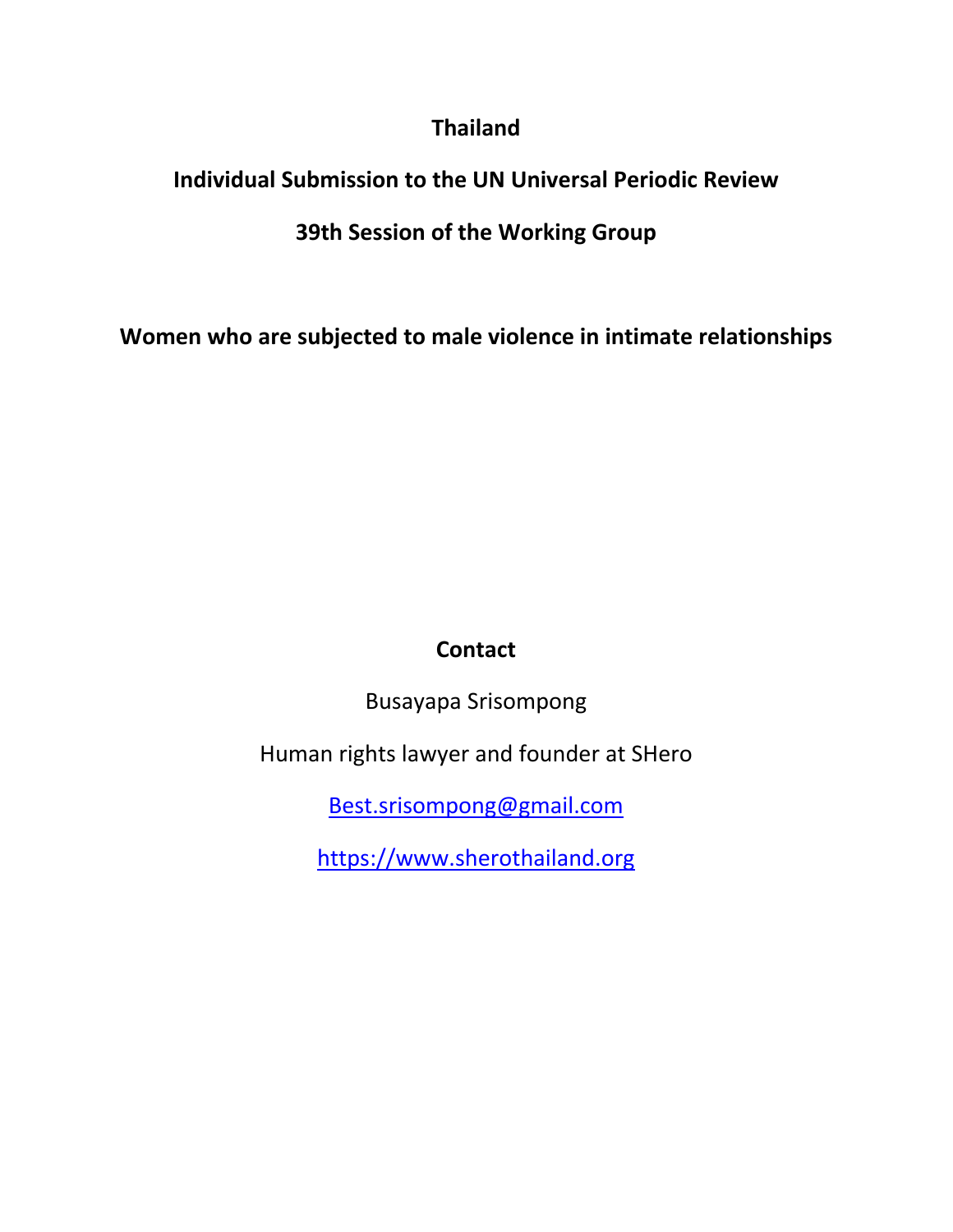#### **Introduction**

- 1. SHero, pronounced as 'she-ro', is <sup>a</sup> civil society organization founded in 2016 that works for the de-normalization of violence culture in Thailand. We provide pro bono legal assistance and counseling for gender-based violence survivors, build capacity for youth to create changes in their own community, and advocate for the better protection of women'<sup>s</sup> human rights. We have worked voluntarily and provided legal, emotional and emergency support to 329 cases of GBV. Most of the complaints reported to SHero addressed the irresponsiveness, insensitivity, victim-blaming attitude, and inactive of the law enforcement. Moreover, to date we have trained 75 youth leaders, involved 17 youth volunteers in policy advocacy and provided workshops and training for over 2,750 youth and survivors. Discrimination against women have been reported to SHero through these activities.
- 2. Male violence against women has been an unresolved issue since the 2<sup>nd</sup> Cycle of the Universal Periodic Review (UPR). Ruling by Prayuth Chan-o-cha'<sup>s</sup> military government since 2014, Thailand prioritize its national funds, governmental programs, and task forces towards the matter of national security and the protection of military regime as well as the monarchy. The Coalition of Women and LBTI Women in Thailand on CEDAW<sup>1</sup> reported that "Since the military coup in May 2014, our struggle for justice and equality for women in Thailand has become even more difficult due to increasing restrictions of fundamental freedoms and ongoing discrimination." Drastic funding cuts in the Governmental women protection programmes plus the victim-blaming attitudes which deep-rooted in patriarchal institutions resulted in the insensitive and inactive response to gender-based violence cases, particularly domestic violence cases 2 . Consequently, domestic violence against women continues to be unaddressed and women often are manipulated to go through illegitimated mediation procedure mostly without legal remedies or compensation fees.
- 3. While reporting domestic violence as <sup>a</sup> human rights abuse committed by State has its practical and theoretical limitations considering the challenge to prove <sup>a</sup> pattern of violence and to demonstrate <sup>a</sup> systematic failure by Thailand to afford women equal protection of the law. It is crucial to have the domestic violence issue, which has historically been considered as private and marginal to human rights issues, to be highlighted in the national and international human rights mechanism.
- 4. This submission focuses on human rights of women who are subjected to domestic violence, analyzes Thailand'<sup>s</sup> progress on recommendations made by member states during the UPR 2<sup>nd</sup> Cycle and make recommendations for the 3<sup>rd</sup> Cycle. It will illustrate issues related to the systematic oppression and human rights violation against women who are subjected to domestic violence reinforced by societal, legal and political intuitions.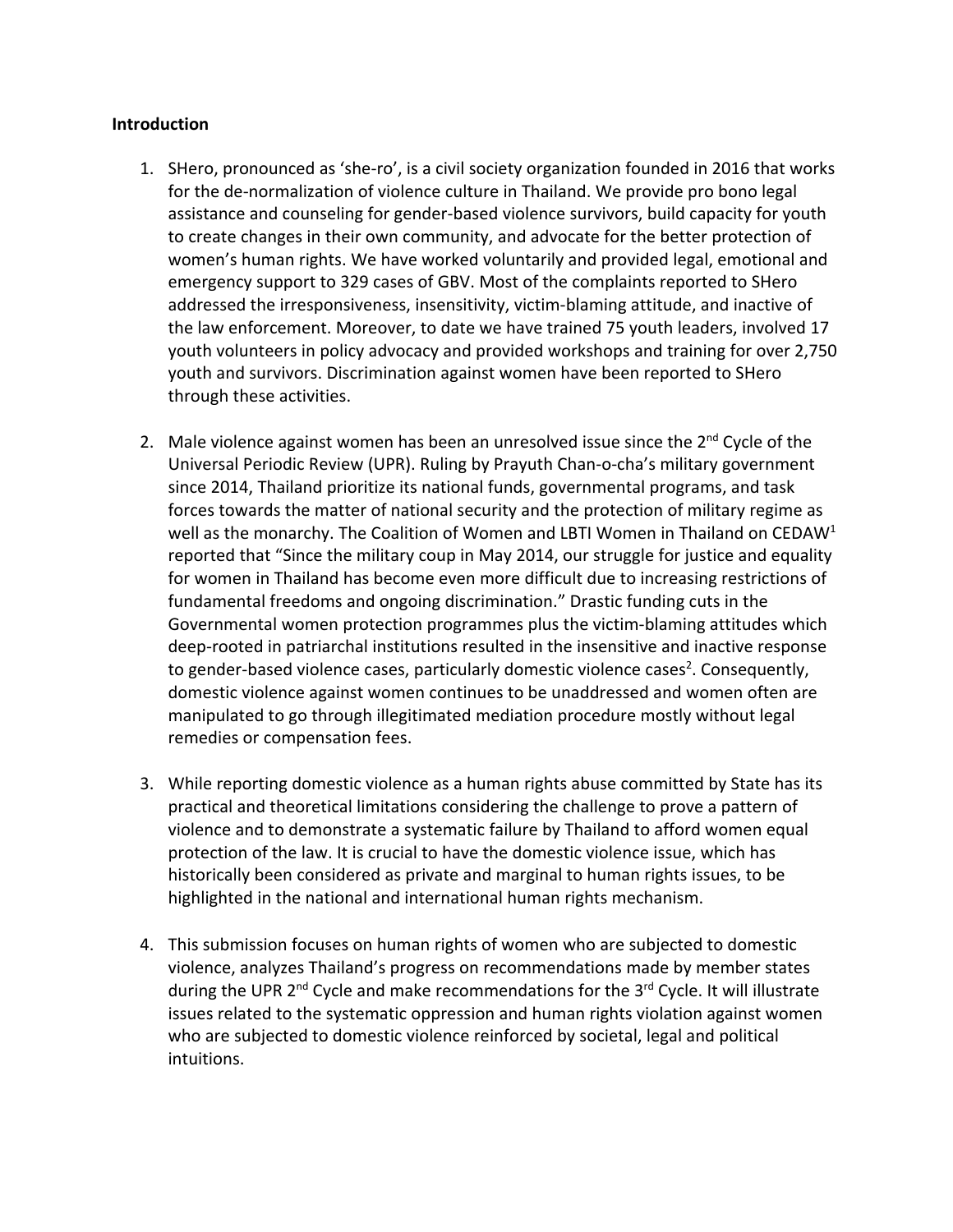### **Violence against women reinforced by the law and legal institution of Thailand**

- 5. Italy recommended Thailand to "Establish an effective policy and legal framework to prevent and contrast all forms of discrimination and violence against women, including domestic violence, in order to ensure that women victims of violence receive adequate support and offenders are brought to justice." 3 Additionally, Kyrgyzstan recommended Thailand to "Further address all forms of gender-based violence and abuses by revising the relevant provisions of the Penal Code, Criminal Procedure Code and Domestic Violence Victim Protection Act."<sup>4</sup> Both recommendations were supported by Thailand during the 2<sup>nd</sup> Cycle of the UPR.
- 6. Thailand also <sup>5</sup>ratified the Convention for the Elimination of all forms of Discrimination against Women (CEDAW). In this regard, the CEDAW Committee expressed their concerns during the 6th and 7th periodic reports of Thailand in 2017 for "The high prevalence of gender-based violence against women and girls, in particular domestic violence and sexual violence," and "The fact that the Domestic Violence Victim Protection Act of 2007 provides for the settlement of <sup>a</sup> case through reconciliation and mediation at every stage of the legal proceeding." Consequently, the Committee recommended Thailand to "Ensure that victims of domestic violence have adequate access to shelters, crisis centers, protection orders, as well as legal remedies, instead of reconciliation and mediation." 6
- 7. Supporting the concerns from the CEDAW committee for Thailand regarding access to justice and remedies<sup>7</sup>, The Coalition of Women and LBTI Women in Thailand on CEDAW addressed that "law enforcement must adhere to legal practices and not discriminate against women and include sensitivity for sexual diversities in the entire justice system.", "Government must prioritize safety and justice for women affected by domestic violence over mediation and reconciliation."<sup>8</sup>
- 8. Yet, Thailand has been promoting the family-centric reconciliation, acting oppositely from the human rights standards to ensure women'<sup>s</sup> rights to have legal protection and be free from torture. The evidence shown in the attempt of Thailand to replace the Domestic Violence Victim Protection Act B.E.2550 (2007) with the Promotion of Development and Protection of Family Institution Act B.E.2562 (2019). The rights of women to be free from torture and to receive legal protection and remedies are not treated as the priority.
- 9. Mediation or reconciliation measure has been the main practice of domestic violence resolution in Thailand and endorsed by the law since 2007. Stated as the key components of the 2007 Act that it aims 'to save family relationship' and law enforcement officials to convince survivors to opt for mediation. The official handbook for competent officials for domestic violence survivors addressed the propose of the law is "to keep relationship of family", it indicates that mediator or any one that court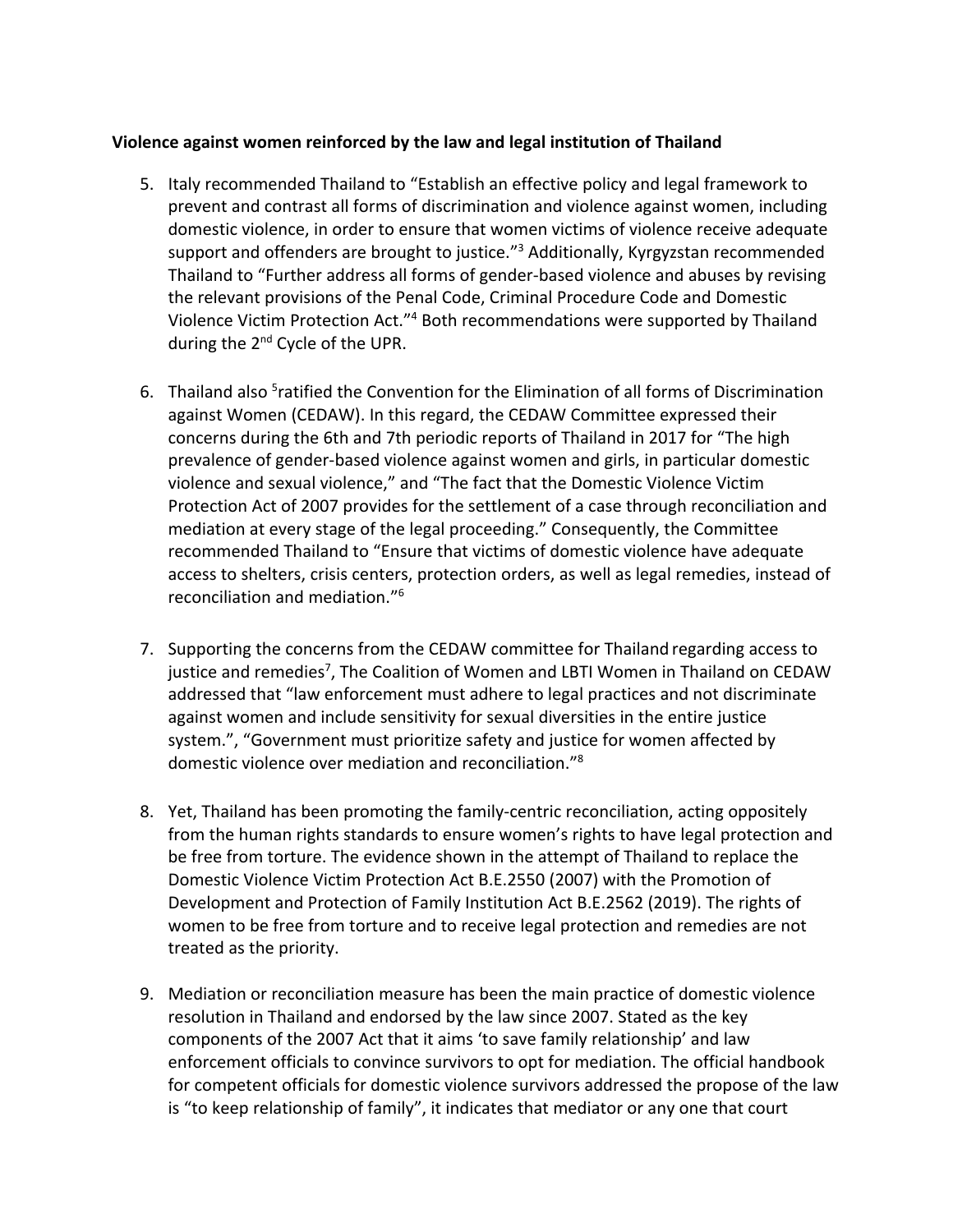appoints may assist the parties in reconciliation. The handbook does not provide any cautions regarding the potential unequal power between the abuser and abused partner. 9

- 10. The intendment of the 2007 Act addressed that the common criminal justice procedure is inappropriate for domestic violence resolution. While domestic violence is different from other physical violence offence, the problem shall be solved not by punishing the perpetrator but to focusing on rehabilitation of perpetrator, giving opportunity for the perpetrator to reform and restrain from recidivism. Thailand have been declaring the perpetrator-favoured intention in the law to replace 2007 Act since the cycle of UPR.
- 11. As <sup>a</sup> result, most women survivors have been failed in filing <sup>a</sup> legal case against their perpetrators to the Court. Women tend to be discouraged by the Thai police, their family, friends and community members from pursuing legal steps. As <sup>a</sup> result, not many women have achieved the access to justice and legal remedies. Ministry of the health of Thailand (2018) report has shown the numbers of domestic violence survivors who have received care from 440 hospitals around Thailand, the total number is 14,237 persons. Out of all domestic violence patients, 13,248 cases are women survivors, 972 are men, and the rest are LGBTIQ.<sup>10</sup> In comparison with legal cases database, only 461 cases reported report to the police, 146 cases remained in mediation procedure without further trial. This statistic, however, do not reflect the reality of many women who have turned away from justice system. Based on the complaints SHero Thailand received, women are often victim-blamed, told that they cannot do anything, and at the very least mediation verbally at the police stations. Since the 2<sup>nd</sup> Cycle, Thai women's rights network opposed the draft of Protection of the Welfare of Family Members Act (later developed to the Family Institution Act) that the law prioritizes family institution over the rights of survivors of domestic violence, by focusing on mediation and reconciliation procedure without prioritizing the best interests of violence survivors. While most survivors are women, but the women'<sup>s</sup> best interests are not considered in this legislation.
- 12. In 2019, Thailand passed the Promotion for Development and Protection of Family Institution Act of 2019, stating in its section 3 to abolish the 2007 Act. This law reinforced the patriarchal culture and societal oppression towards women, <sup>a</sup> group which most vulnerable to domestic violence and intimate partner violence, by using family welfare as an excuse to return women survivors to the abusers. While as women rights movement has been vigorously advocating for the survivor-centric approach to domestic violence resolution, not the family-centric approach, it is clear that Thailand disregard the voices of women-led civil society organizations and women survivors who demand the safety and justice for women rather than pressuring them through powerimbalance mediation procedure. Even though, the 2019 Act has been temporarily deforced from implementation. But, the reason this law was put on hold was because the lack of resources to establish the family centers, not that Thailand had recognized the issues raised by women-led movement, nor the obstacles of women. If an unequal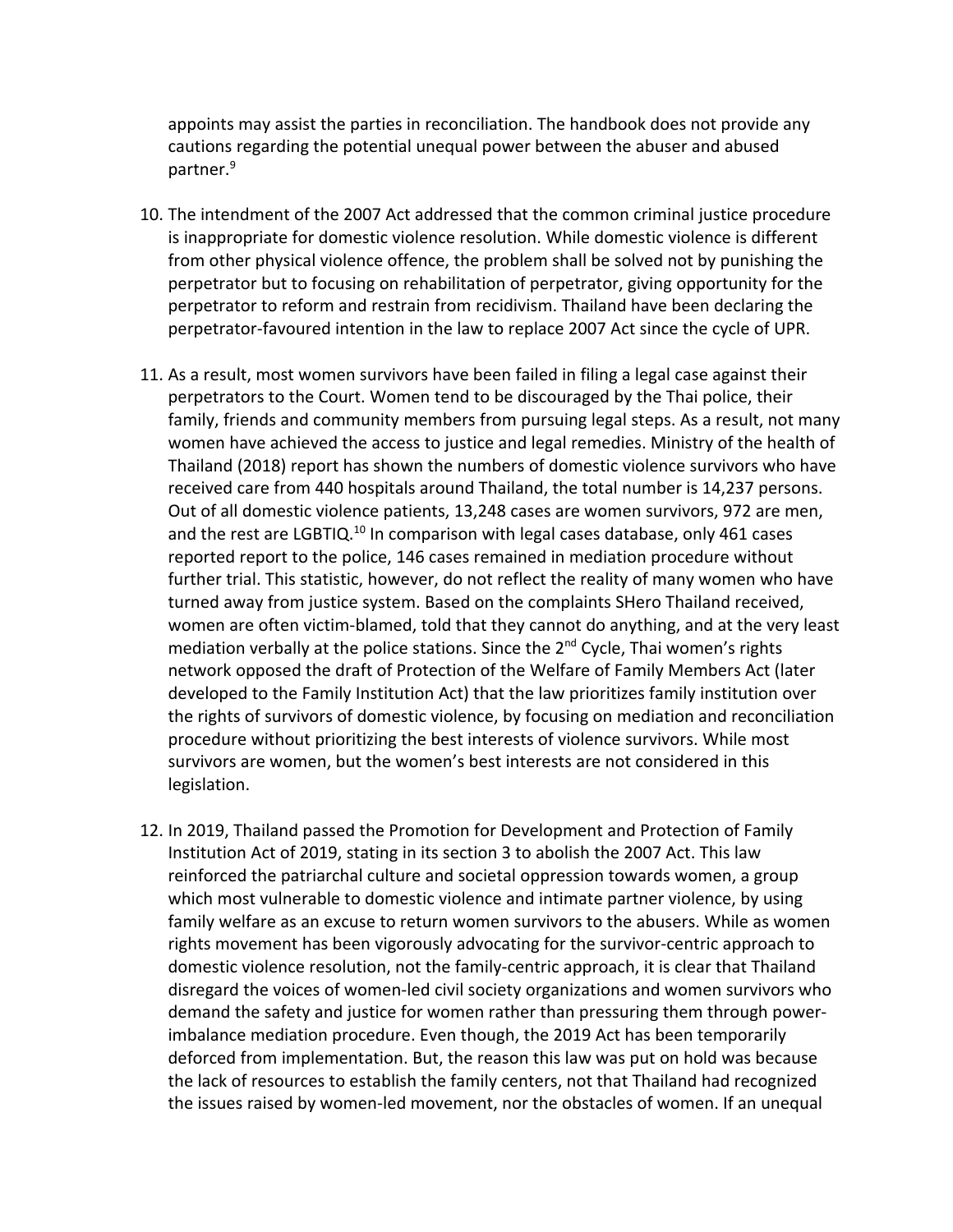power between male abuser and women survivor can be compromised by Thai law, no women is safe in this country.

#### **Discrimination against women**

- 13. During the 2<sup>nd</sup> Cycle of the UPR, Thailand accepted 4 recommendations from Bangladesh, Chile, Mexico and Djibouti to combat the discrimination against women. While Thailand has promised to "Continue its efforts to eliminate discrimination against women<sup>11</sup>", and "Continue to strengthen measures to effectively reduce discrimination and all forms of violence against women."<sup>12</sup> However, Thai law enforcement institution discriminated against women which have caused more obstacles for women entering justice system. In 2018, the Royal Police Cadet Academy (RPCA) announced the ban against women to enrolling into the RPCA, and that it will accept men only from 2019 $^{13}$ . This shows the structural violence against women in two main issues, discrimination and obstacle to access to justice. Women survivors of gender-based violence in Thailand often face stigmatization and victim-blaming when speaking out and getting into justice system. Having <sup>a</sup> limited number of female officers not only create obstacle for women who are subjected to male violence feel unsafe but also violate their rights to request <sup>a</sup> female inquiry officer according the fourth paragraph of Section 133 of the Criminal Procedure Code of Thailand stated that "In the case of offence relating to sexuality, inquiring the female injured person shall be made by a female inquiry officer.<sup>14</sup>" Whereas 87 percent of rape cases go unreported to Thai police<sup>15</sup>, Thailand has failed to take concrete steps to ensure women'<sup>s</sup> safe and fair trial. Moreover, Thai police system do not record all the complaints on gender-based violence against women and encourage survivors to have unofficial mediation with perpetrator. The prevalence of gender-based violence cases shown in government system is, as such, only <sup>a</sup> tip of the iceberg.
- 14. Regarding the right to social security of vulnerable group, Thailand supported the recommendation from Japan to "Improve access to health, education and social welfare for vulnerable groups, including for those in rural areas, ethnic minorities, women, migrants and refugees."<sup>16</sup> However, women survivors of domestic violence still have inadequate access to protection orders, shelters, as well as legal remedies. Since established in 2016, SHero have received <sup>a</sup> number of complaints regarding the struggles of women to obtain protection orders, and their ineffectiveness due to the officers' negligence in response to the breach of such orders. Consequently, women survivors have to live in fear and insecurity, isolating from community and legal protection. This structural violence causes the negative impact on survivors' mental and physical well-being, while Thai government fails to provide adequate and accessible funding and facilities for health and social welfare of women who are affected by domestic violence. Instead, it focuses on how to treat the perpetrators, as it reported in CEDAW review 2017. As such, an effective protection measure for women is the priority rather than the mediation and reconciliation.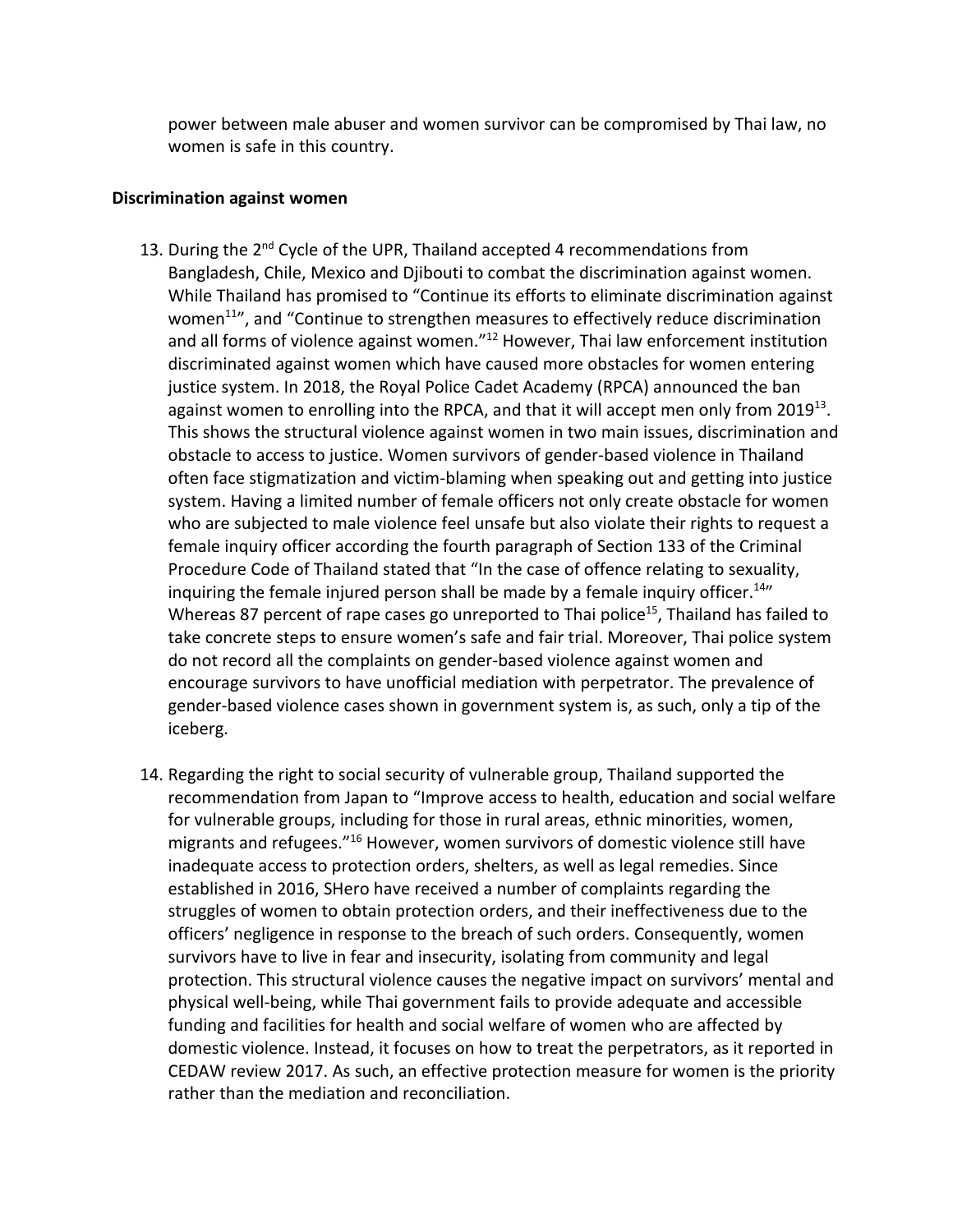#### **Conclusion**

- 15. Women in Thailand are oppressed not only by the patriarchal culture and norms ingrained in educational and cultural system passed through the generations, but also by the law and legal system intended to pressure them to compromise with dominant partners that have abused, exploited and violated their rights. Moreover, they are also stripped of the right to social security while facing stigmatization from family, community members, and duty bearers. The economic gender inequality, financial violence, remains unsolved. Women have to fight the invisible web of oppression and human rights violation on daily basis. The socialization and internalization of patriarchal beliefs make it even harder for women to speak up for themselves. As <sup>a</sup> Buddhistdominant country, the concept of Karma is also used to blame women survivors. It has been reported that Buddhist women often believe that they have suffered by domestic violence because negative Karma<sup>17</sup>. Yet, domestic violence, most occurred form of violence against women, are not taken seriously in Thailand.
- 16. To comply with the UPR recommendations Thailand supported and the international standards that it ratified, Thailand has <sup>a</sup> long way to go to uphold human rights of women. Women must be also part of democratic and decision-making process of the law and policy-makings, particularly the ones that have impact their lives. Further investigation must be done to unmasking patriarchy within legal system of Thailand. Systematic monitoring and evaluation of legal mechanisms for gender-based violence against women must be improved and reported by the state. Thailand must take concrete measures to end legal, social, and economic gender inequality. If Thailand does not suspect the obstacles of women and de-normalize male violence, the problems outlined in this submission continue.

### **Recommendations to the Government of Thailand**

- Revise domestic violence act by integrating the survivor-centered approach to domestic violence law, and eliminate family-centric policy in the protection of domestic violence act.
- Take concrete measures to ensure the safety and protection of survivors who are subjected to all forms of male-violence by increasing the effectiveness of restraining orders as well as criminal offense against the perpetrators.
- Ensure women'<sup>s</sup> access to justice and legal remedies by providing legal assistance, shelters, justice funds, considering systematic oppression towards women.
- Improve the social security of women survivors by providing adequate access to psychosocial support, healthcare, and emergency assistance.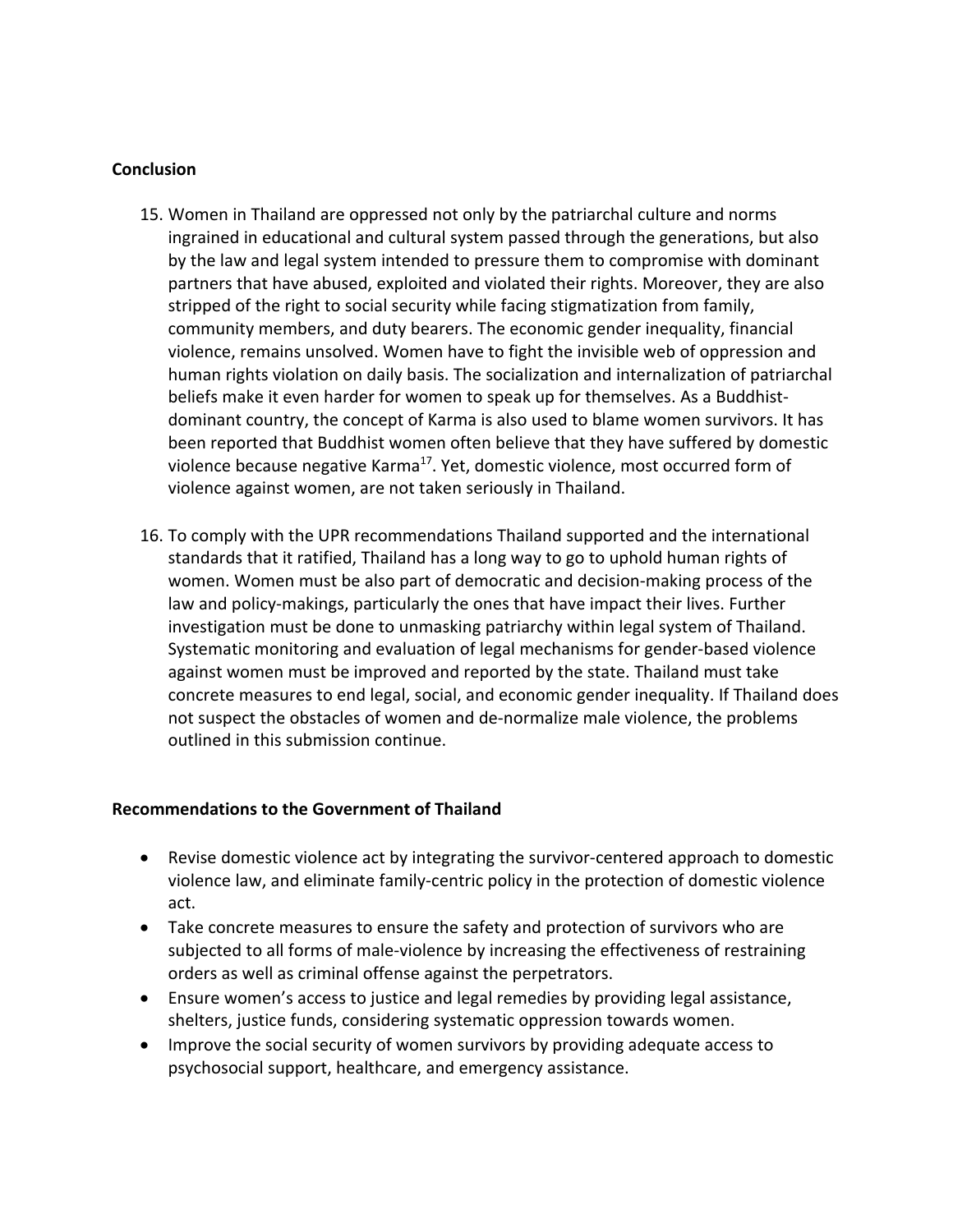#### **Endnotes**

1 Foundation for Women (2017). Joint Statement of the Coalition of women and LBTI women in Thailand on CEDAW. 19 August 2017. Available at http://www.womenthai.org/eng/index.php/2017/08/19/joint-statement-the-coalitionof-women-and-lesbian-bisexual-transgender-and-intersex-lbti-women-in-thailand-onconvention-on-the-elimination-of-all-forms-of-discrimination-against-women/ <sup>2</sup> สำนักงานงบประมาณ (2020) [Budget Bureau]. รายงานประจำปีงบประมาณ [Annual budget reports]. Available at http://www.bb.go.th/topic3.php?catID=1328&gid=860&mid=544 <sup>3</sup> Report of the Working Group on the Universal Periodic Review, UN Human Rights Council, A/HRC/33/16, 15 July 2016, Para. 158.82. Available at [https://documents-dds](https://documents-dds-ny.un.org/doc/UNDOC/GEN/G16/154/74/PDF/G1615474.pdf?OpenElement)[ny.un.org/doc/UNDOC/GEN/G16/154/74/PDF/G1615474.pdf?OpenElement](https://documents-dds-ny.un.org/doc/UNDOC/GEN/G16/154/74/PDF/G1615474.pdf?OpenElement) <sup>4</sup> Report of the Working Group on the Universal Periodic Review, UN Human Rights Council, A/HRC/33/16, 14, July 2016, Para. 159.35. Available at [https://documents-dds](https://documents-dds-ny.un.org/doc/UNDOC/GEN/G16/154/74/PDF/G1615474.pdf?OpenElement)[ny.un.org/doc/UNDOC/GEN/G16/154/74/PDF/G1615474.pdf?OpenElement](https://documents-dds-ny.un.org/doc/UNDOC/GEN/G16/154/74/PDF/G1615474.pdf?OpenElement) <sup>6</sup> Concluding observations on the combined sixth and seventh periodic reports of Thailand, Committee on the Elimination of Discrimination against women, CEDAW/C/THA/CO/6-7, 24 July 2017. Para 21. Available at https://tbinternet.ohchr.org/\_layouts/15/treatybodyexternal/Download.aspx?symbol no=CEDAW/C/THA/CO/6-7&Lang=En

<sup>7</sup> Concluding observations on the combined sixth and seventh periodic reports of Thailand, Committee on the Elimination of Discrimination against women, CEDAW/C/THA/CO/6-7, 24 July 2017. Para 11. Available at https://tbinternet.ohchr.org/\_layouts/15/treatybodyexternal/Download.aspx?symbolno=CEDAW/C/THA/ CO/6-7&Lang=En

8 Foundation for Women (2017). Joint Statement of the Coalition of women and LBTI women in Thailand on CEDAW. 19 August 2017. Available at http://www.womenthai.org/eng/index.php/2017/08/19/joint-statementthe-coalition-of-women-and-lesbian-bisexual-transgender-and-intersex-lbti-women-in-thailand-on-convention-onthe-elimination-of-all-forms-of-discrimination-against-women/

<sup>9</sup> WAFD (2017). [Department of Women's Affairs and Family Development] Handbook for officers and mediators

[คู่มือการปฏิบัติงานของพนักงานเจ้าหน้าที่ พนักงานสอบสวน และผู้ประนีประนอม]

<sup>10</sup> MSDHS (2020) [Ministry of Social Development and Human Security]. รายงานตามมาตรา <sup>17</sup>

แห่งพระราชบัญญัติคุ้มครองผู้ถูกกระทำด้วยความรุนแรงในครอบครัว <sup>พ</sup>.ศ. <sup>2550</sup> ประจำปี<sup>2561</sup> [Report of section <sup>17</sup>

under domestic violence victim protection act 2007, report as of 2018]

- <sup>11</sup> Report of the Working Group on the Universal Periodic Review, UN Human Rights Council, A/HRC/33/16, July 15, 2016, Para. 158.69. Available at [https://documents-dds](https://documents-dds-ny.un.org/doc/UNDOC/GEN/G16/154/74/PDF/G1615474.pdf?OpenElement)[ny.un.org/doc/UNDOC/GEN/G16/154/74/PDF/G1615474.pdf?OpenElement](https://documents-dds-ny.un.org/doc/UNDOC/GEN/G16/154/74/PDF/G1615474.pdf?OpenElement)
- <sup>12</sup> Report of the Working Group on the Universal Periodic Review, UN Human Rights Council, A/HRC/33/16, July 15, 2016, Para. 158.71. Available at [https://documents-dds](https://documents-dds-ny.un.org/doc/UNDOC/GEN/G16/154/74/PDF/G1615474.pdf?OpenElement)[ny.un.org/doc/UNDOC/GEN/G16/154/74/PDF/G1615474.pdf?OpenElement](https://documents-dds-ny.un.org/doc/UNDOC/GEN/G16/154/74/PDF/G1615474.pdf?OpenElement)
- <sup>13</sup> Fullerton, J. (2018). Thai police academy bans women from enrolling: Female assault victims may not go to police in the country where an estimated 90% of rapes are unreported. The Guardian. 5 September 2018. Available at: https://www.theguardian.com/world/2018/sep/05/thai-police-academy-bans-womenfrom-enrolling
- 14 Section 133, Criminal Procedure Code of Thailand
- 15 Skinnider, E., Montgomery, R. & Garrett, S. (2017). The Trial of Rape: Understanding the criminal justice system response to sexual violence in Thailand and Vietnam. June 2017. Available at https://www.unodc.org/documents/justice-and-prison-